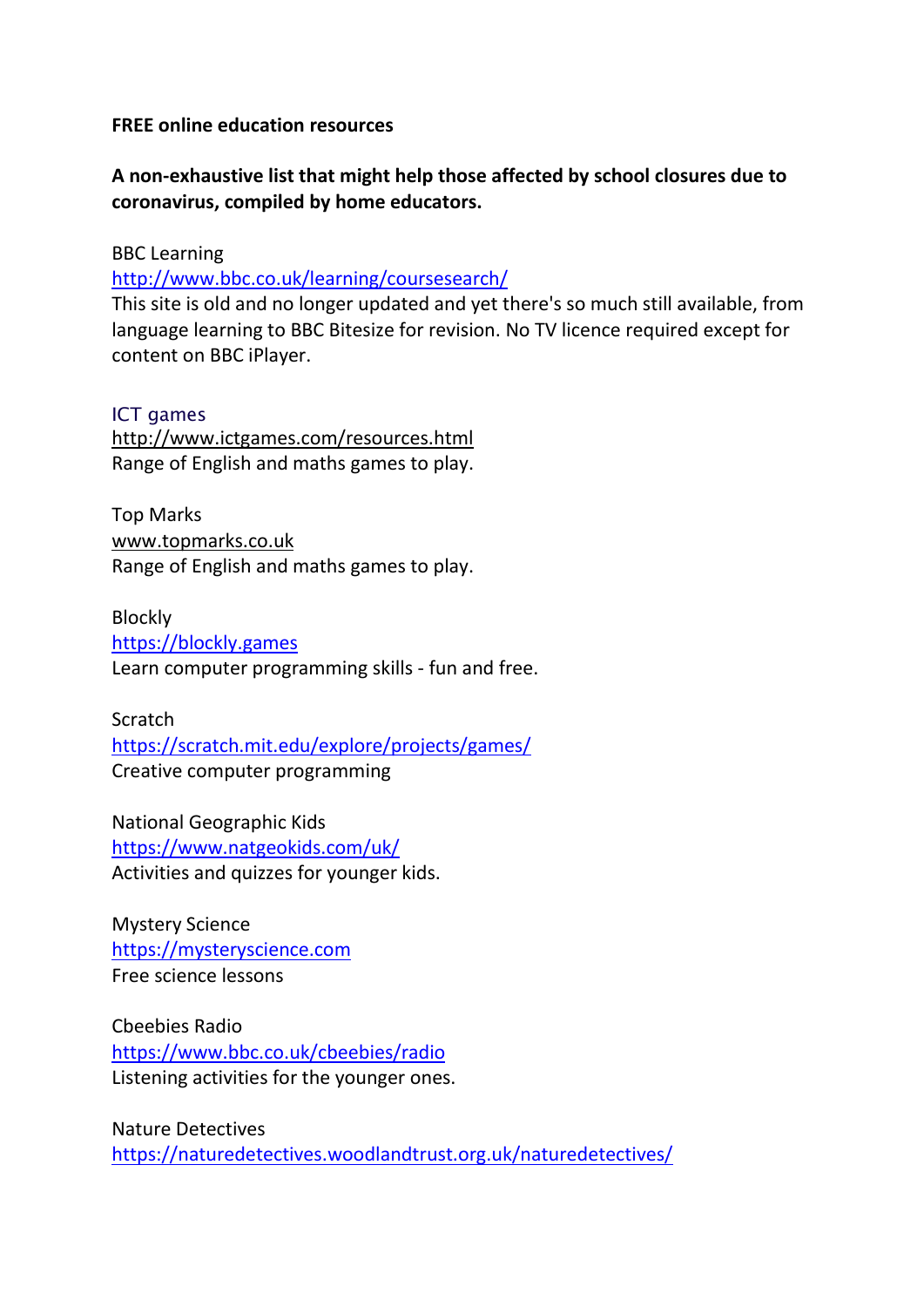A lot of these can be done in a garden, or if you can get to a remote forest location!

Oxford Owl for Home <https://www.oxfordowl.co.uk/for-home/> Lots of free resources for Primary age

Geography Games <https://world-geography-games.com/world.html> Geography gaming!

Blue Peter Badges <https://www.bbc.co.uk/cbbc/joinin/about-blue-peter-badges> If you have a stamp and a nearby post box.

Red Ted Art [https://www.redtedart.com](https://www.redtedart.com/) Easy arts and crafts for little ones

The Imagination Tree [https://theimaginationtree.com](https://theimaginationtree.com/) Creative art and craft activities for the very youngest.

Toy Theater <https://toytheater.com/> Educational online games

DK Find Out [https://www.dkfindout.com/uk/?fbclid=IwAR2wJdpSJSeITf4do6aPhff8A3tAktnmp](https://www.dkfindout.com/uk/?fbclid=IwAR2wJdpSJSeITf4do6aPhff8A3tAktnmpaxqZbkgudD49l71ep8-sjXmrac) [axqZbkgudD49l71ep8-sjXmrac](https://www.dkfindout.com/uk/?fbclid=IwAR2wJdpSJSeITf4do6aPhff8A3tAktnmpaxqZbkgudD49l71ep8-sjXmrac) Activities and quizzes

Twinkl [https://www.twinkl.co.uk](https://www.twinkl.co.uk/)

This is more for printouts, and usually at a fee, but they are offering a month of free access to parents in the event of school closures.

[https://www.outdoorlearningmadeeasy.co.uk/outdoor-learning-made-easy](https://www.outdoorlearningmadeeasy.co.uk/outdoor-learning-made-easy-news/free-parent-member-resources-to-help-ease-stress-during-the-coronavirus-pandemic/)[news/free-parent-member-resources-to-help-ease-stress-during-the-coronavirus](https://www.outdoorlearningmadeeasy.co.uk/outdoor-learning-made-easy-news/free-parent-member-resources-to-help-ease-stress-during-the-coronavirus-pandemic/)[pandemic/](https://www.outdoorlearningmadeeasy.co.uk/outdoor-learning-made-easy-news/free-parent-member-resources-to-help-ease-stress-during-the-coronavirus-pandemic/)

Literacy Shed